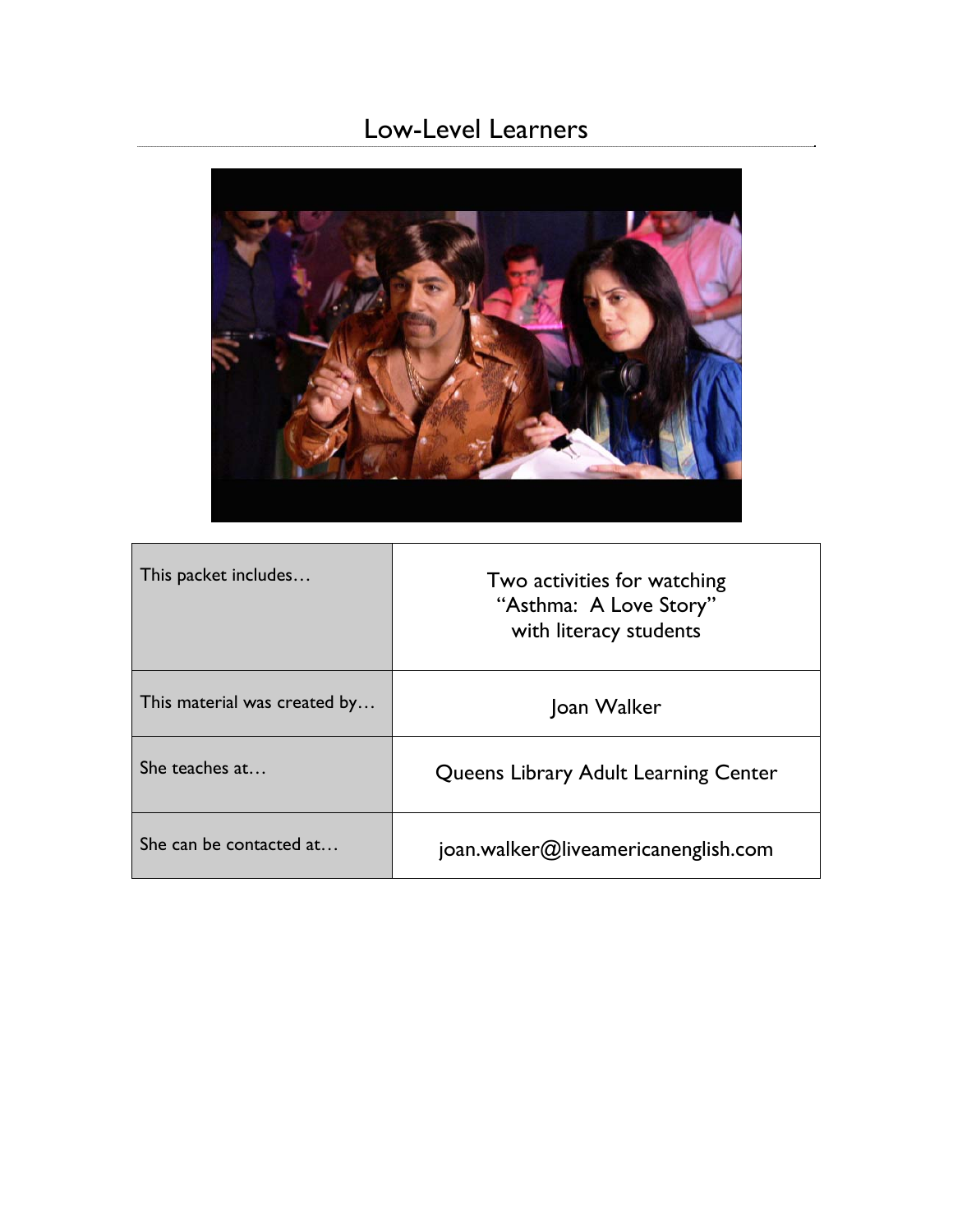#### **Introduction**

The EMMY-nominated television series, *We Are New York,* was developed for intermediatelevel English language learners. My task for this grant is to create lesson plans for ESOL literacy-level learners using the episodes. The lessons are designed for students who have previously attended ESOL literacy courses but are not quite ready to move on to a beginner class. They know the basics (ABC's, numbers, greetings, time, calendars, colors, money, parts of the body, and so forth), and have started to read and write. As an example, if a teacher uses "The Wedding" lesson dealing with money, it is assumed that students have already covered the topic of basic counting and money in earlier studies. Learners can expand on their previous knowledge of counting and money (using ones, tens, and hundreds) by using larger numbers (thousands) and applying them to a new context (budgeting for a wedding).

At first, it was a challenge developing lesson plans for the series, as I felt obligated to teach the students everything in an episode. I quickly learned it would be impossible to completely bridge the gap between an ESOL literacy student's knowledge and the information contained in intermediate-level materials. Taking a step back, I changed my approach and picked what could be used from *We Are New York* with the ESOL literacy curriculum. As a result, the lessons became much more satisfying for the students and for me. Learners were still able to enjoy the episodes, even though they did not know every word uttered, because they saw themselves and their experiences mirrored in the plots of each show. At the same time, they were learning meaningful language for contexts familiar to them.

The ESOL teacher's role is to provide as many opportunities as possible for students to interact with the language. Therefore, varied activities have been included to foster interaction. New readers need to work in ways that take advantage of multiple learning styles. In addition to reading and writing, tactile tasks, interviews, pair work and group projects have been incorporated. Many still photos from the episodes are contained in these lessons to help the students connect text to the stories.

I hope teachers and their students will find these lessons enjoyable, useful and informative. Perhaps others will be inspired to create new lesson plans using *We Are New York* as a springboard into the basic beginner curriculum*.* I welcome any feedback on these lessons.

Happy teaching,

Joan Walker joan.walker@liveamericanenglish.com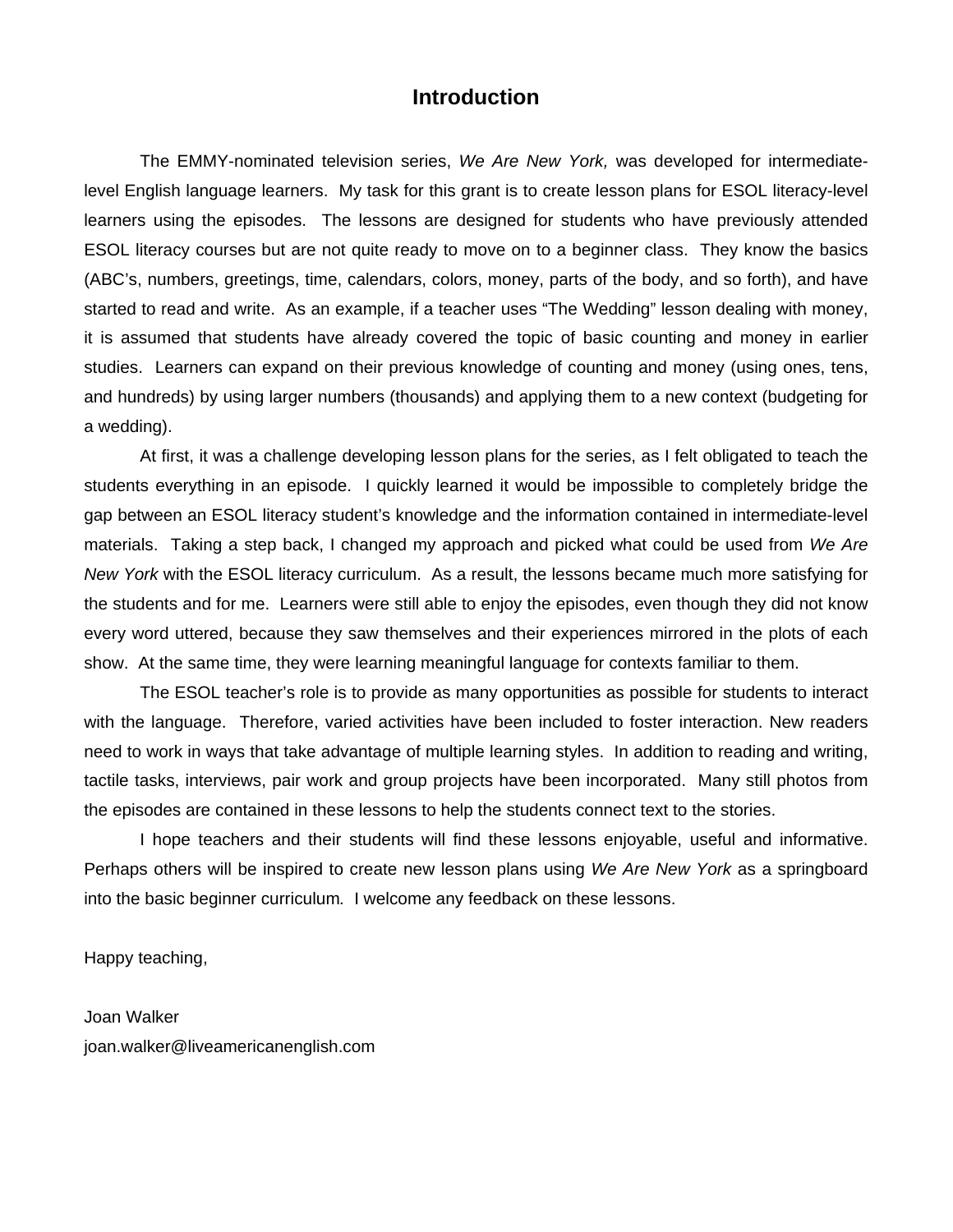

## **Lesson Planning Template**

### **(Adapted from The CAELA Guide for Adult ESL Trainers)**

| <b>LESSON BASICS</b>                                                                                                                                                                                                                                                                                                                                                                                                                                                                                                                       |                                                                                         |                                   |  |
|--------------------------------------------------------------------------------------------------------------------------------------------------------------------------------------------------------------------------------------------------------------------------------------------------------------------------------------------------------------------------------------------------------------------------------------------------------------------------------------------------------------------------------------------|-----------------------------------------------------------------------------------------|-----------------------------------|--|
| <b>Class Level:</b><br><b>ESOL Literacy</b>                                                                                                                                                                                                                                                                                                                                                                                                                                                                                                | <b>WANY Episode:</b><br>"Asthma: A Love Story"                                          | <b>Class Length:</b><br>2.5 hours |  |
|                                                                                                                                                                                                                                                                                                                                                                                                                                                                                                                                            | <b>Lesson Objectives:</b> Students will be able to describe feelings and relationships. |                                   |  |
|                                                                                                                                                                                                                                                                                                                                                                                                                                                                                                                                            | Enabling Skills: Grammar, Vocabulary, Pronunciation.                                    |                                   |  |
|                                                                                                                                                                                                                                                                                                                                                                                                                                                                                                                                            | Grammar: Third person + be + ing, She/He is, They are                                   |                                   |  |
| Vocabulary:<br>happy, sad, angry, in love<br>$\bullet$<br>boyfriend, girlfriend, ex-girlfriend, father, doctor, nurse, patient<br>$\bullet$<br>feel(s), leave/leaving, have/has, back = return, make/making, cry/crying<br>TV show                                                                                                                                                                                                                                                                                                         |                                                                                         |                                   |  |
| <b>Language Skills</b><br><b>Materials and Equipment:</b><br><b>Proficiency Focus:</b><br>"Asthma: A Love Story" DVD<br>$\bullet$<br>DVD player & TV<br>$\bullet$<br><b>LSWR</b><br>Pictures for warm-up discussion (Handouts A, B, C)<br>$\bullet$<br>Vocabulary Card Sets 1, 2, 3 (Handouts D, E, F)<br>$\bullet$<br>*See Instructions for Preparing Vocabulary Cards at end of lesson<br>Writing Worksheets 1 and 2 (Handouts G, H)<br>$\bullet$<br><b>Markers</b><br>$\bullet$<br>Poster paper<br>٠<br>Glue stick or tape<br>$\bullet$ |                                                                                         |                                   |  |
| <b>ACTIVITY PLAN (part 1)</b>                                                                                                                                                                                                                                                                                                                                                                                                                                                                                                              |                                                                                         |                                   |  |
| <b>Warm-Up / Review (Pre-Viewing Activity)</b><br>Divide class into groups of three or four students each.<br>Give one picture to each group (Pictures for Discussion - Handouts A,B,C).<br>$\bullet$<br>Ask students to talk about the pictures:<br>$\circ$ Who are the people?<br>o Where are they?<br>o What is happening?                                                                                                                                                                                                              |                                                                                         |                                   |  |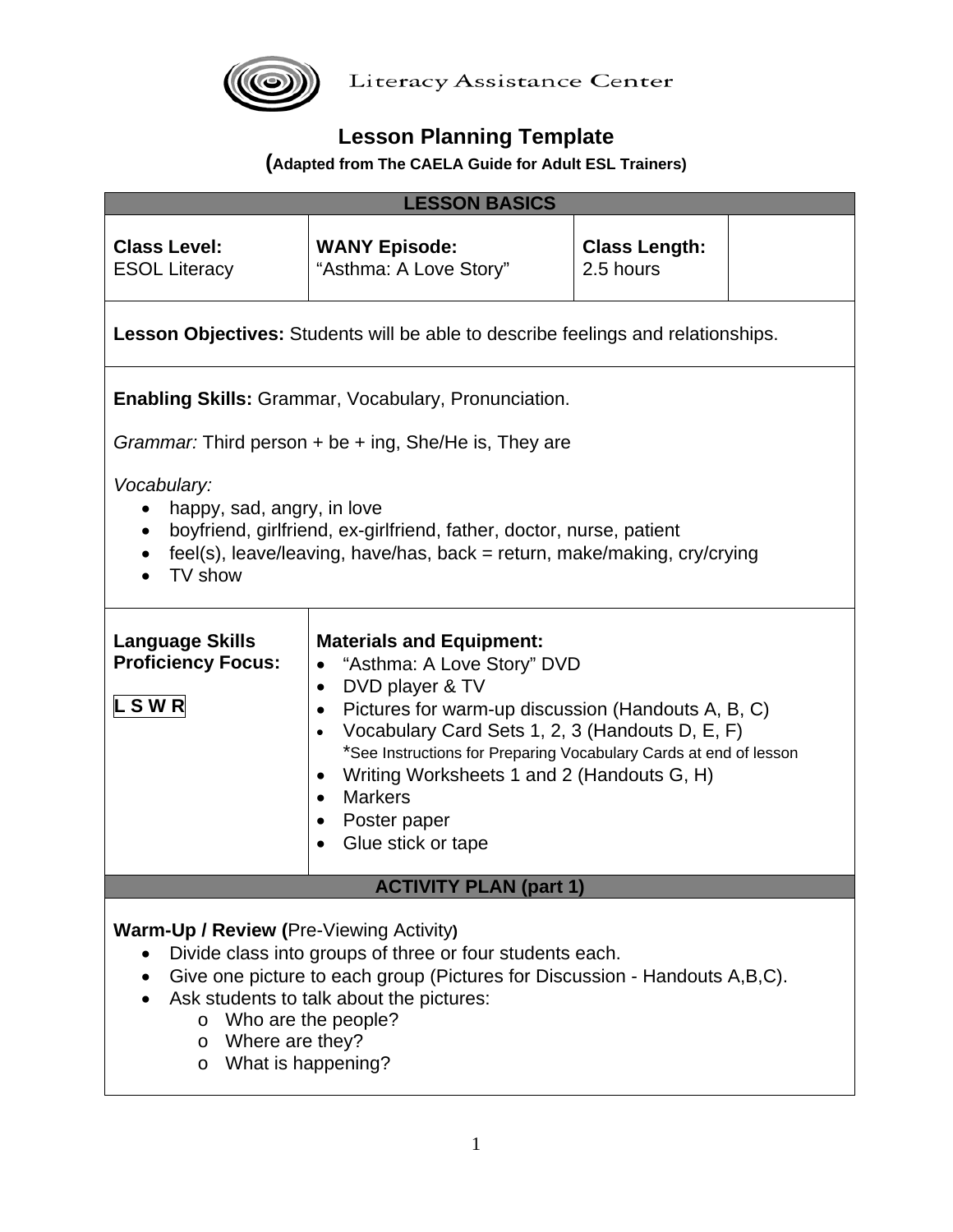#### **Introduction**

Write agenda on the board:

AGENDA:

- Feelings
- Relationships

After you write "Feelings," draw a happy face, frowning or crying face, angry face, smiling face with hearts floating above. After you write "Relationships," draw two stick figures with a heart in between them.

Explain to the students that this class will be about feelings and relationships. Draw a mind map on the board for "feelings": happy, sad, angry, in love. Highlight sounds of initial letters of these words. Give students time to copy the mind map in their notebooks.

After working on the feelings vocabulary, talk about "relationships" vocabulary: boyfriend, girlfriend, director, ex-girlfriend, father, doctor, nurse, patient.

| <b>Presentation/</b><br><b>Viewing</b>                                                                        | Show "Asthma" episode up to the point where the director<br>yells: "Exactly! So the doorbell rings and you answer it!"<br>Chapter 2 MINUTE MARKERS: : 45 - 2:50.<br>$\circ$<br>Mario and Angela, Mario and Director.<br>$\circ$<br>Pause the DVD at this point.                                                                                                                                                                                                                                                     |  |
|---------------------------------------------------------------------------------------------------------------|---------------------------------------------------------------------------------------------------------------------------------------------------------------------------------------------------------------------------------------------------------------------------------------------------------------------------------------------------------------------------------------------------------------------------------------------------------------------------------------------------------------------|--|
| <b>Post-Presentation</b><br><b>Comprehension</b><br><b>Check or</b><br><b>Post-Viewing</b><br><b>Activity</b> | While the DVD is paused, ask the students to describe what is<br>happening. Prompt, as follows:<br>Who is she? Who is he?<br>Are they married? Are they boyfriend and girlfriend?<br>How do they feel?<br>Is she/he happy? Sad? Angry? In love?<br>$\Omega$                                                                                                                                                                                                                                                         |  |
| <b>Guided Practice</b>                                                                                        | Distribute vocabulary cards, SET 1 (Handout D), one for each<br>٠<br>group. This set includes:<br>feelings words<br>$\circ$<br>relationships words<br>$\circ$<br>Replay the scene. Pause the DVD at different moments, and<br>$\bullet$<br>ask students to look at the index cards and pick the words<br>describing the feelings of the person (or people) on screen.<br>Next, ask students to pick the cards describing the relationship<br>$\bullet$<br>of the people on screen: boyfriend, girlfriend, director. |  |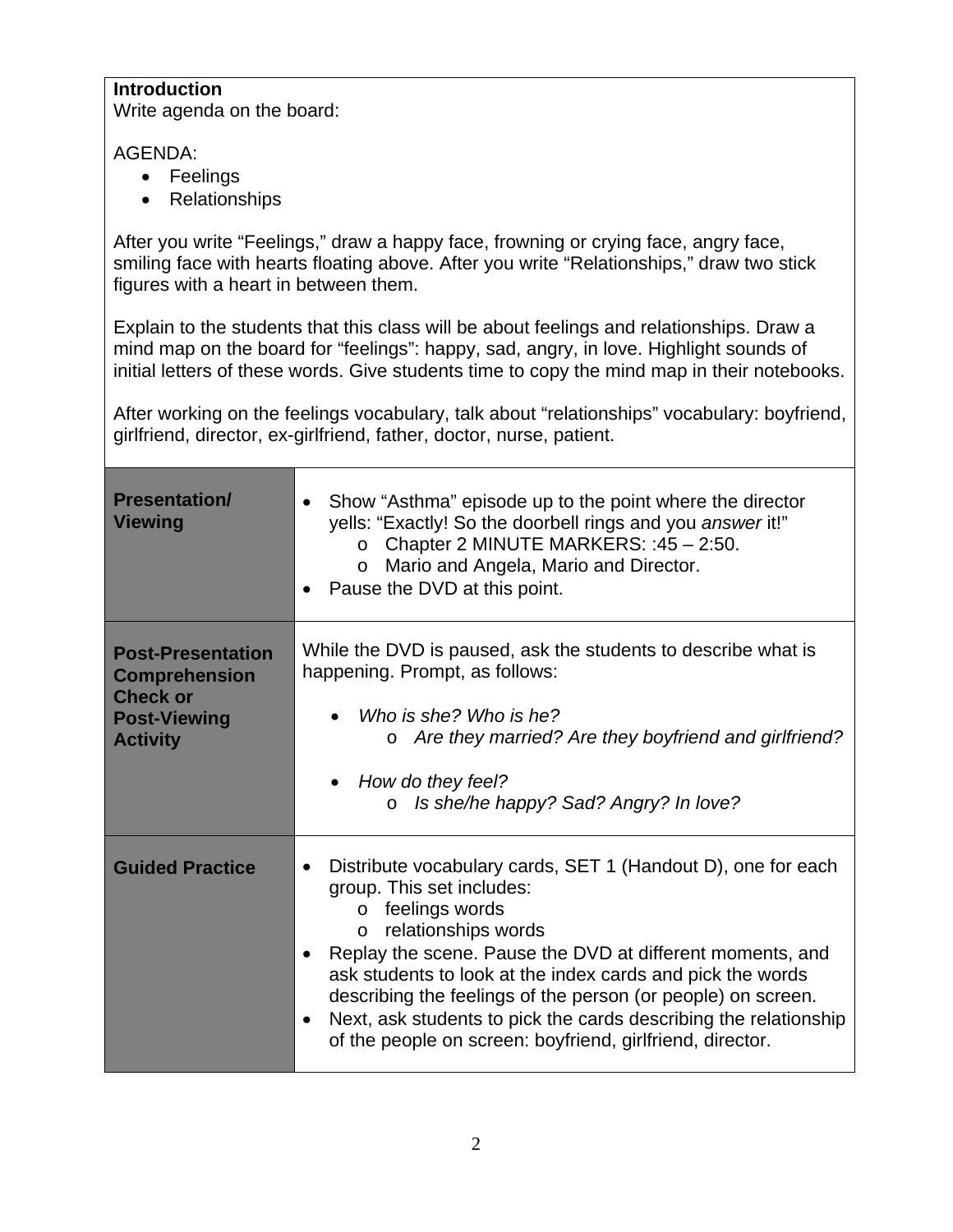| <b>Communicative</b><br><b>Practice</b> | Have 2 or 3 students work together.<br>$\bullet$<br>Distribute vocabulary cards, SET 2 (Handout E). This set<br>$\bullet$<br>includes:<br>pronouns<br>$\circ$<br>o 'to be'<br>o possessives 'his' and 'her'<br>Model how to create a sentence with the cards. Show<br>students how to manipulate the cards, putting them in order to<br>make sentences.<br>Ask students to arrange cards on the table to form sentences.<br>$\bullet$<br>When students have had enough time to create their<br>$\bullet$<br>sentences, have one student write the title of the episode,<br>"Asthma: A Love Story", in marker across the top of a piece of<br>poster paper.<br>Students mount the sentences on the poster paper with glue<br>stick or tape. |
|-----------------------------------------|--------------------------------------------------------------------------------------------------------------------------------------------------------------------------------------------------------------------------------------------------------------------------------------------------------------------------------------------------------------------------------------------------------------------------------------------------------------------------------------------------------------------------------------------------------------------------------------------------------------------------------------------------------------------------------------------------------------------------------------------|
| <b>Evaluation</b>                       | Class reads the sentences together.                                                                                                                                                                                                                                                                                                                                                                                                                                                                                                                                                                                                                                                                                                        |
| <b>Extension Activity</b>               | Students copy sentences into notebooks.<br>Students complete Worksheet 1 (Handout G).                                                                                                                                                                                                                                                                                                                                                                                                                                                                                                                                                                                                                                                      |

| <b>ACTIVITY PLAN (part 2)</b>                                                                                 |                                                                                                                                                                                                                                                      |  |  |
|---------------------------------------------------------------------------------------------------------------|------------------------------------------------------------------------------------------------------------------------------------------------------------------------------------------------------------------------------------------------------|--|--|
| <b>Presentation/</b><br><b>Viewing</b>                                                                        | Advance DVD to Chapter 6.<br>Show DVD up to the point where the director yells, "Cut!"<br>$\bullet$<br>o MINUTE MARKERS: $11:15 - 13:35$ .<br>o The Doctor's Office. Mario, Maria, Nurse and Doctor.<br>Pause the DVD at this point.<br>$\bullet$    |  |  |
| <b>Post-Presentation</b><br><b>Comprehension</b><br><b>Check or</b><br><b>Post-Viewing</b><br><b>Activity</b> | While the DVD is paused, ask the students to describe what is<br>happening. Prompt, as follows:<br>• Who is she? Who is he?<br>doctor? nurse? patient? friend?<br>$\circ$<br>How do they feel?<br>$\bullet$<br>Is she/he happy? Sad? Angry? In love? |  |  |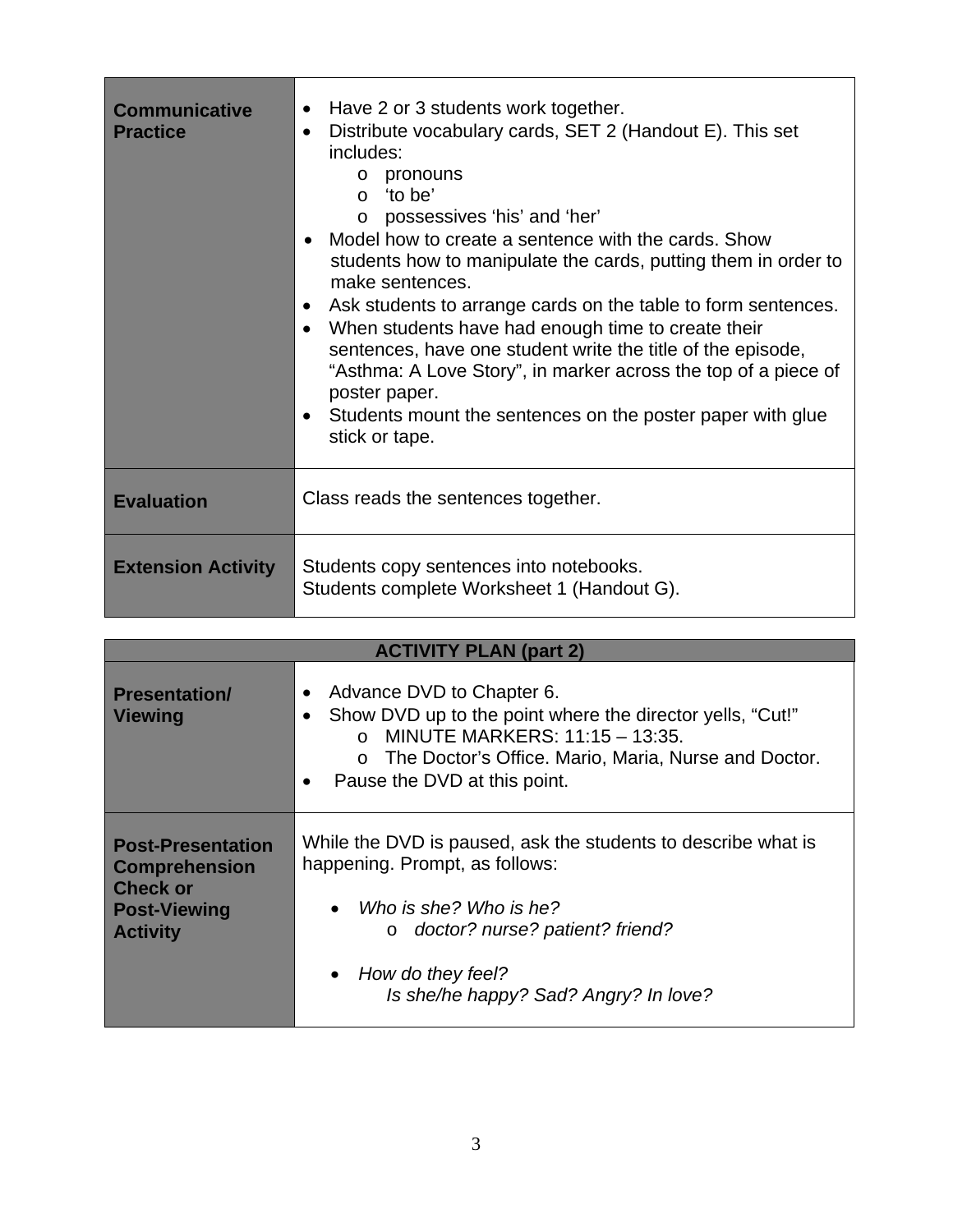| <b>Communicative</b><br><b>Practice</b> | Have 2 or 3 students work together.<br>$\bullet$<br>Give each group vocabulary cards, SET 3 (Handout F):<br>possessives<br>$\circ$<br>proper names<br>$\circ$<br>pronouns<br>$\circ$<br>Model how to create a sentence with the cards.<br>Students arrange cards on table to form sentences.<br>Students mount the sentences on poster paper. |  |
|-----------------------------------------|-----------------------------------------------------------------------------------------------------------------------------------------------------------------------------------------------------------------------------------------------------------------------------------------------------------------------------------------------|--|
| <b>Evaluation</b>                       | Class reads the sentences together.                                                                                                                                                                                                                                                                                                           |  |
| <b>Extension Activity</b>               | Students copy sentences into notebooks.<br>Students complete Worksheet 2 (Handout H).                                                                                                                                                                                                                                                         |  |
| <b>Application</b>                      | Students will have practice using to be to describe people,<br>relationships, actions and feelings.                                                                                                                                                                                                                                           |  |

*\*Instructions for Preparing Vocabulary Cards:* 

- If the class has 4 or 5 students, make 1 set of cards. (Have ONE group of 4 or 5 students.)
- If there are 6 to 8 students, make 2 sets of cards. (Divide the class into TWO groups of 3 or 4 students each.)
- If there are 9 to 12 students, make 3 sets of cards. Divide the class into THREE groups of 3 or 4 students each.)

Alternatively, ask students to write the words on index cards themselves. You will need to model this for them.

*See photo at right for sample vocabulary card sentences created by students.* 

| Asthma Alove<br>$5+0r$ |         |                   |  |
|------------------------|---------|-------------------|--|
| Heis                   | 5ad     |                   |  |
| The                    | baby    | is Crying         |  |
| He is                  | yelling |                   |  |
| They are               | happy   |                   |  |
| $She$ is               | a Murse |                   |  |
| She                    | 15      | girlspend<br>his  |  |
| He                     | i s     | Maria's boyfriend |  |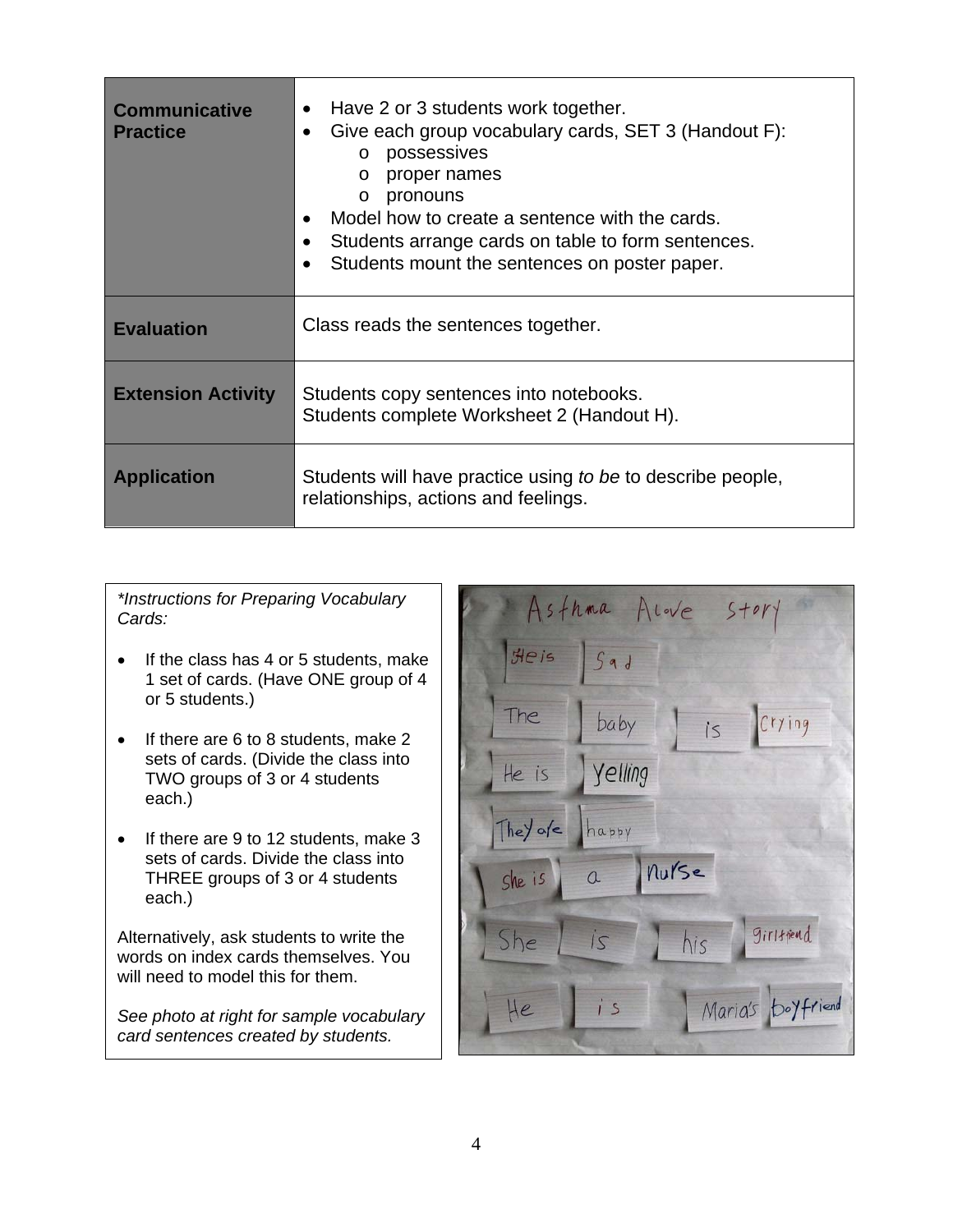# **PICTURES FOR DISCUSSION - HANDOUT A**

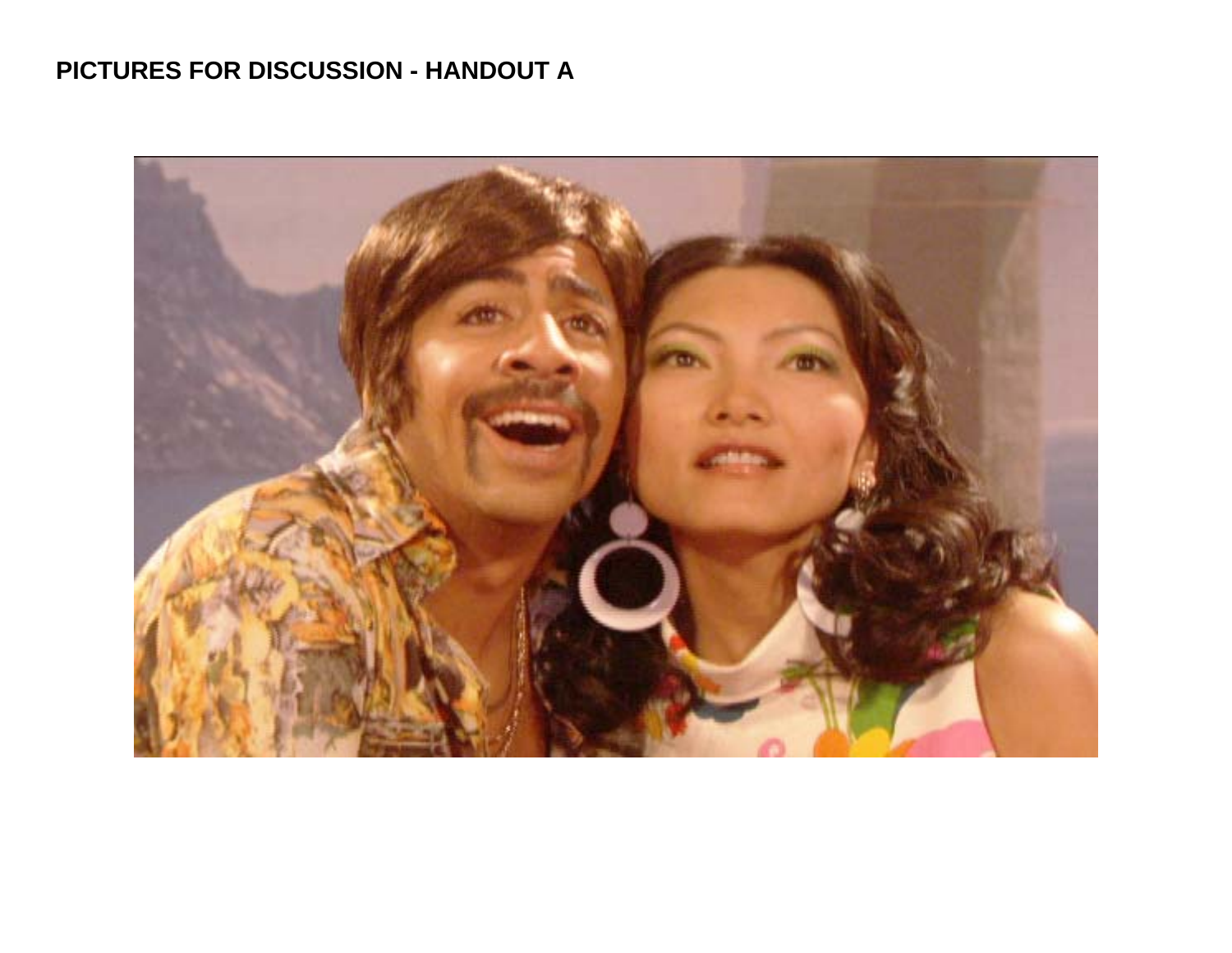# **PICTURES FOR DISCUSSION - HANDOUT B**

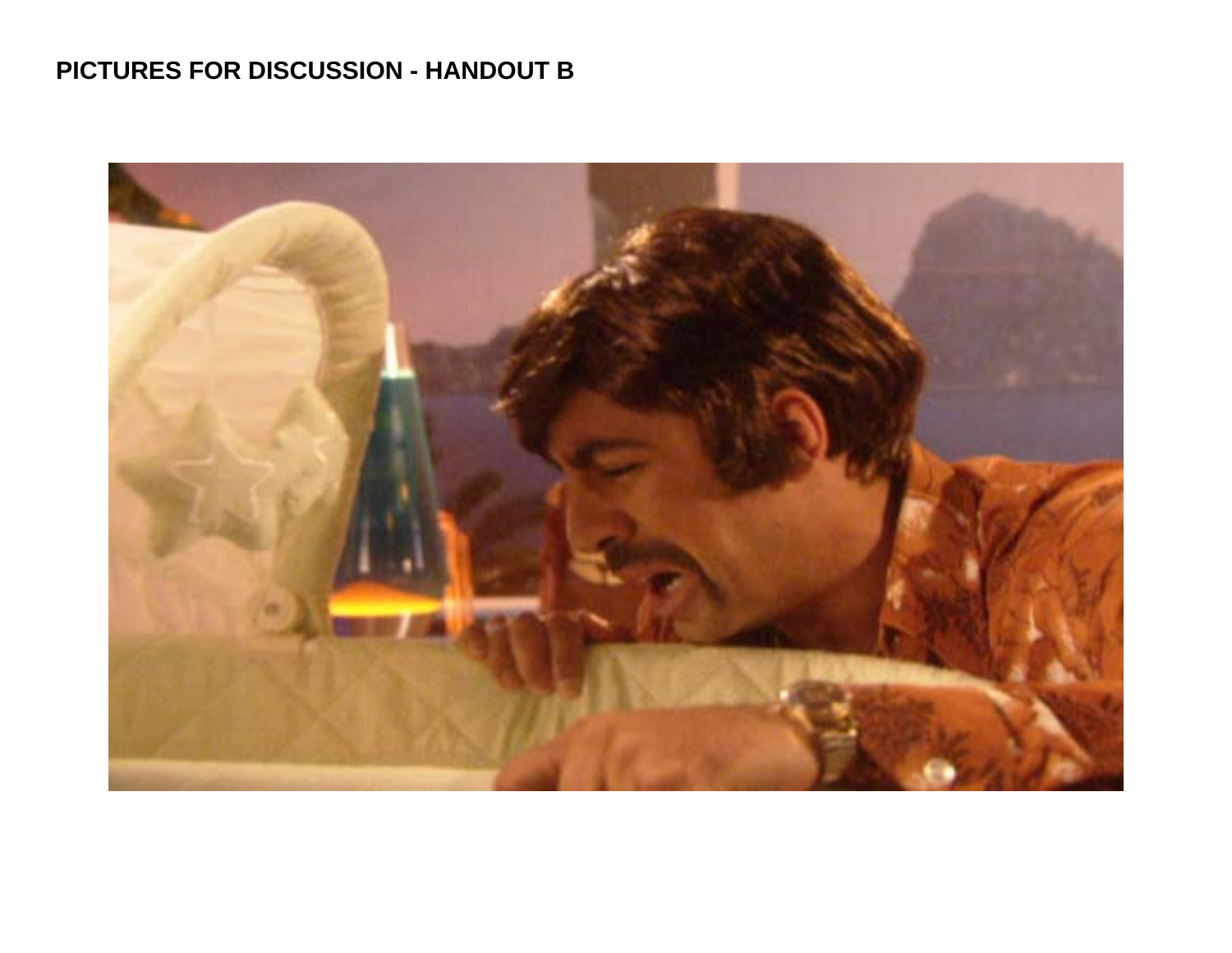## **PICTURES FOR DISCUSSION - HANDOUT C**

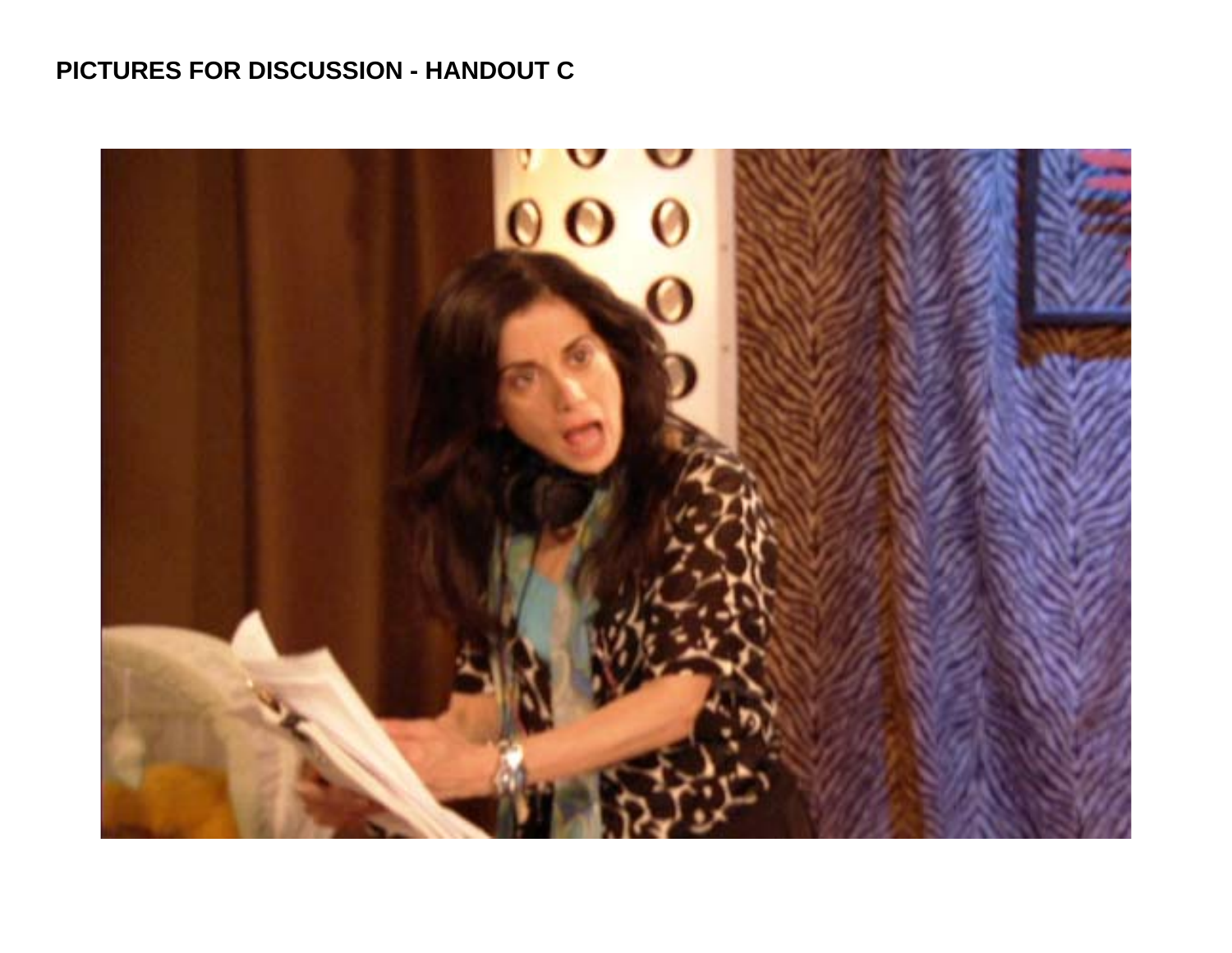# **VOCABULARY CARDS SET 1 – HANDOUT D**

#### **FEELINGS**

| happy | sad | angry | love<br>in |
|-------|-----|-------|------------|
|-------|-----|-------|------------|

#### **RELATIONSHIPS**

| boyfriend | girlfriend | ex-girlfriend | doctor   |
|-----------|------------|---------------|----------|
| nurse     | patient    | baby          | a father |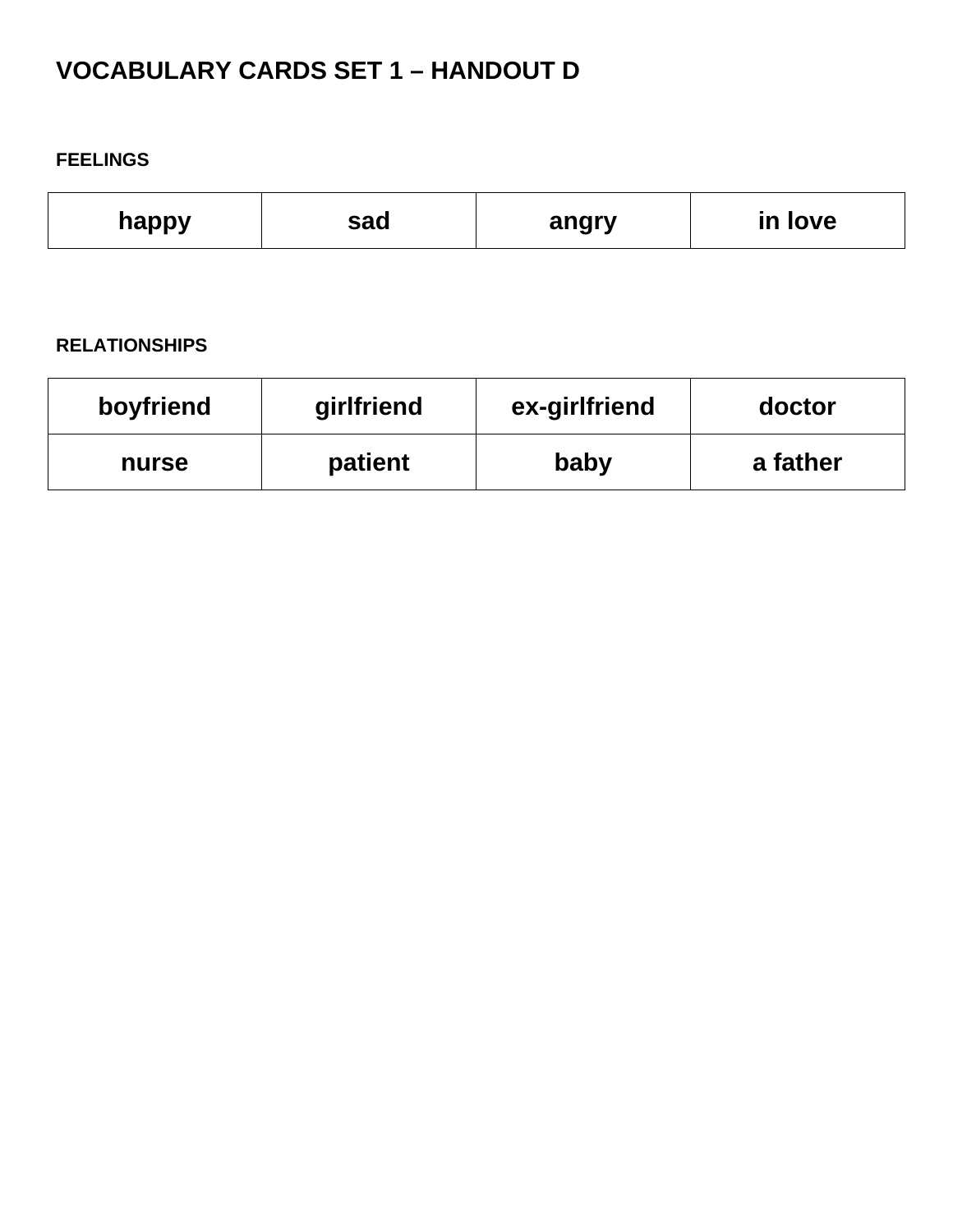# **VOCABULARY CARDS SET 2 – HANDOUT E**

#### **PRONOUNS**

| <b>She</b> | He | <b>They</b> |  |
|------------|----|-------------|--|
| <b>She</b> | He | <b>They</b> |  |

### **TO BE**

| <b>IS</b> | IS | הו<br>15   | IS. |
|-----------|----|------------|-----|
| <b>IS</b> | IS | <b>Are</b> | are |

### **ACTIONS**

| crying | yelling | Leaving | back |
|--------|---------|---------|------|
|        |         |         |      |

### **POSSESSIVES**

| his | her | His | her |
|-----|-----|-----|-----|
|     |     |     |     |

### **Below are some possible sentences that can be made using the cards:**

| He is sad.          | I She is sad.          |
|---------------------|------------------------|
| He is a father.     | She is leaving.        |
| She is back.        | They are happy.        |
| She is angry.       | The baby is crying.    |
| He is her boyfriend | She is his girlfriend. |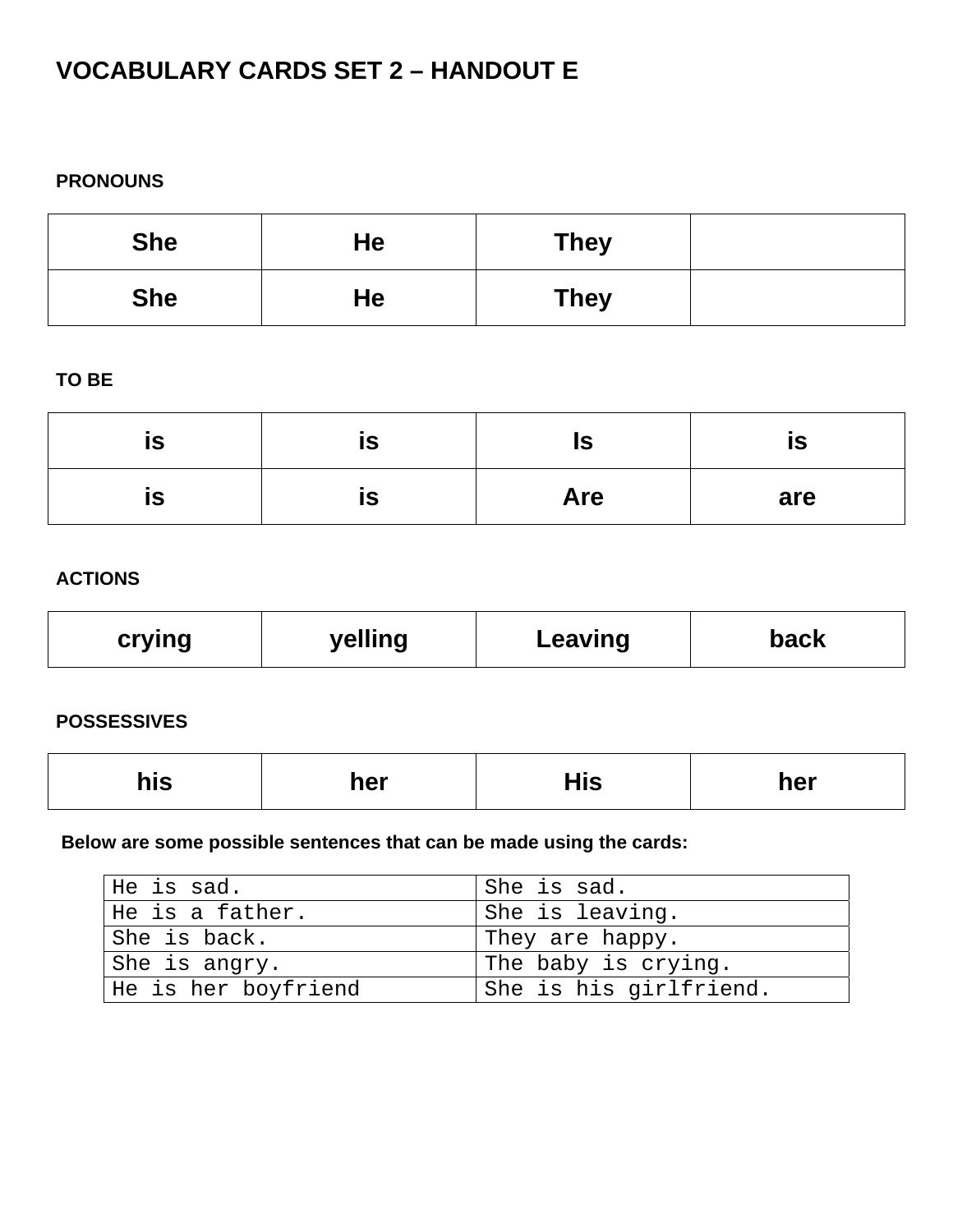## **VOCABULARY CARDS SET 3 – HANDOUT F**

### **POSSESSIVES / TO BE / NAMES**

| <b>His</b>   | name         | is           | <b>Mario</b>  |
|--------------|--------------|--------------|---------------|
| <b>Her</b>   | name         | is           | Angela        |
| <b>Her</b>   | name         | is           | <b>Maria</b>  |
| Angela's     | Mario's      | Maria's      | her           |
| his          | her          | his          | her           |
| <b>She</b>   | <b>He</b>    | the doctor   | the nurse     |
| <b>She</b>   | <b>He</b>    | boyfriend    | ex-girlfriend |
| ex-boyfriend | in love with | in love with | his friend    |
| her friend   | angry        | is           | is            |
| is           | is           |              |               |

### **Below are some possible sentences that can be made using the cards:**

| His name is Mario.        | He is the doctor.         |  |
|---------------------------|---------------------------|--|
| He is her boyfriend.      | He is in love with Maria. |  |
| He is a father.           | She is angry.             |  |
| Her name is Maria.        | She is the nurse.         |  |
| She is his ex-girlfriend. | She is in love with the   |  |
|                           | doctor.                   |  |
| She is back.              | Her name is Angela.       |  |
| She is Mario's girlfriend | She is Mario's ex-        |  |
|                           | girlfriend.               |  |
| He is her ex-boyfriend.   | She is his friend.        |  |
| He is her friend.         |                           |  |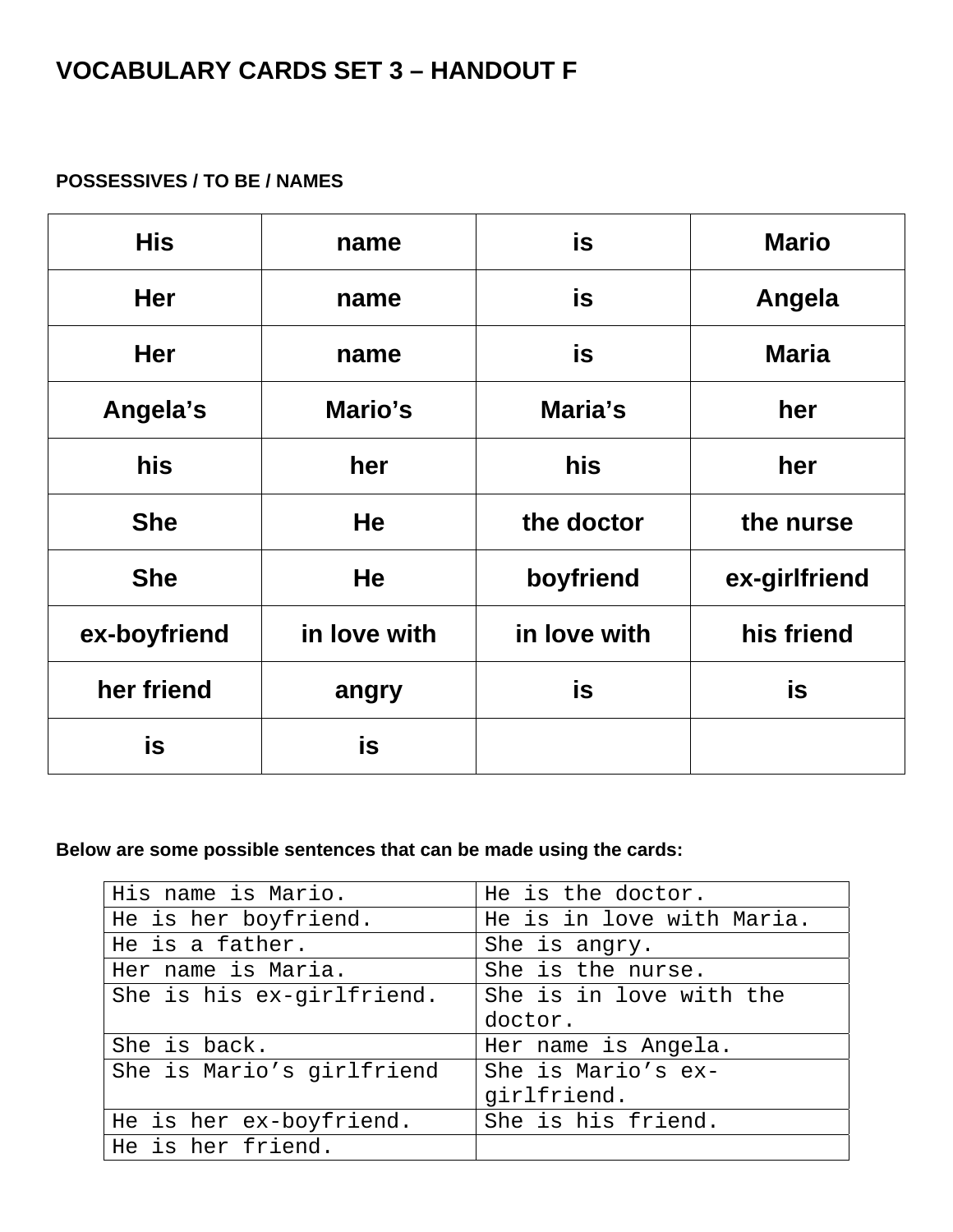## **WORKSHEET 1 – HANDOUT G**

Name: \_\_\_\_\_\_\_\_\_\_\_\_\_\_\_\_\_\_\_\_\_\_\_ Date: \_\_\_\_\_\_\_\_\_\_\_\_\_\_\_\_\_\_\_\_\_\_\_

| He is sad.      | She is angry. | They are happy.   |
|-----------------|---------------|-------------------|
| She is leaving. | He is crying. | They are in love. |

Copy the correct sentence under the picture.